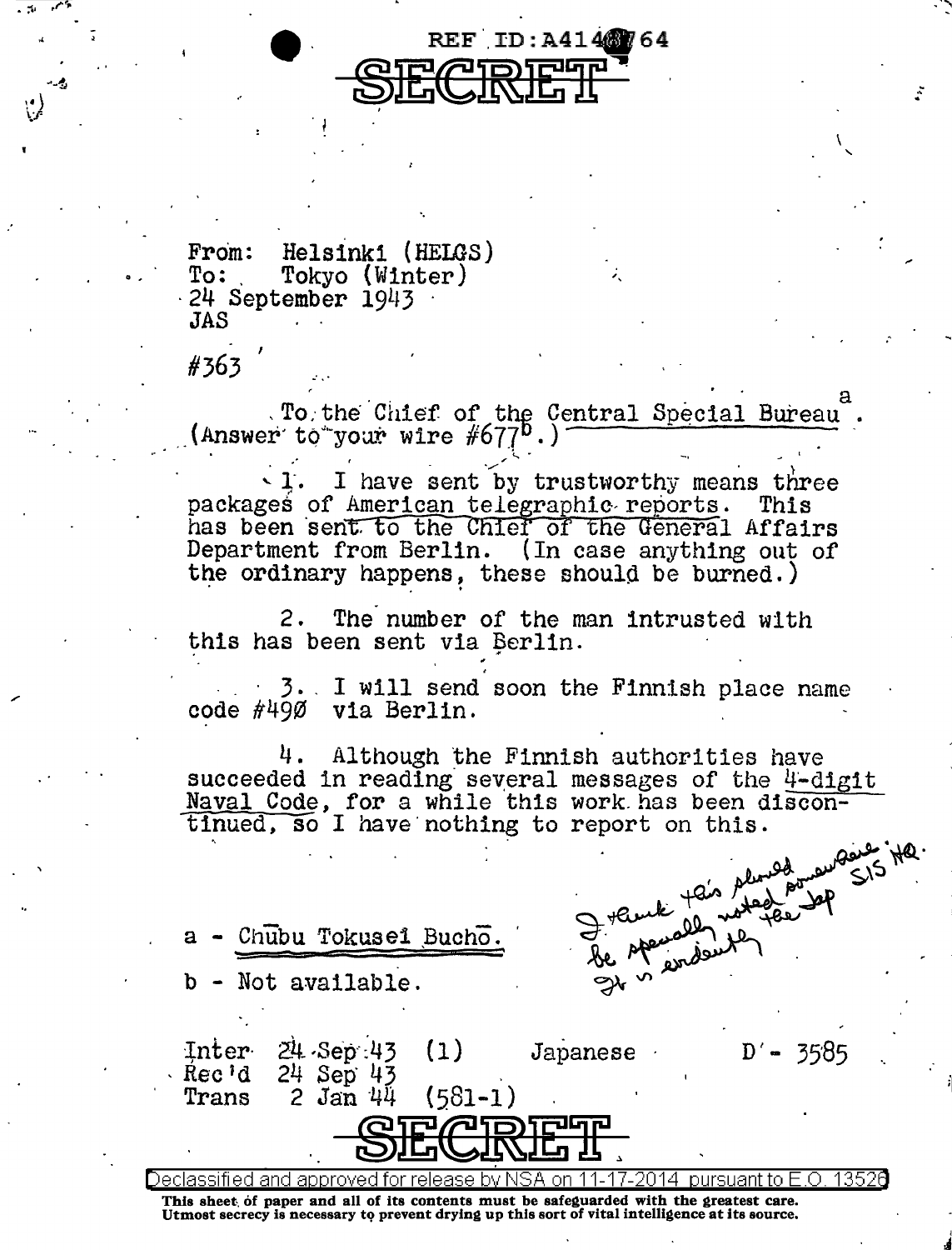## REF ID:A4148764

From London, 21 February 1944

cxg 64

Your  $\frac{1}{2}$  of 7 January.

Helsinki to Tokyo tel number 349 of  $(14$  Sept 1943) dealing  $(a)$ with Russian codes, stated that Finns had broken part of a four digit naval code but that figure recypher indicator system was still not understood.

last paragraph of Helsinki tel. No. 363 of (Sept. 24th 1943)  $(b)$ apparently refers to this same Russian naval code.

Russian Garrison Forces code called "409" by Finns also  $(c)$ mentioned in both 349 and 363.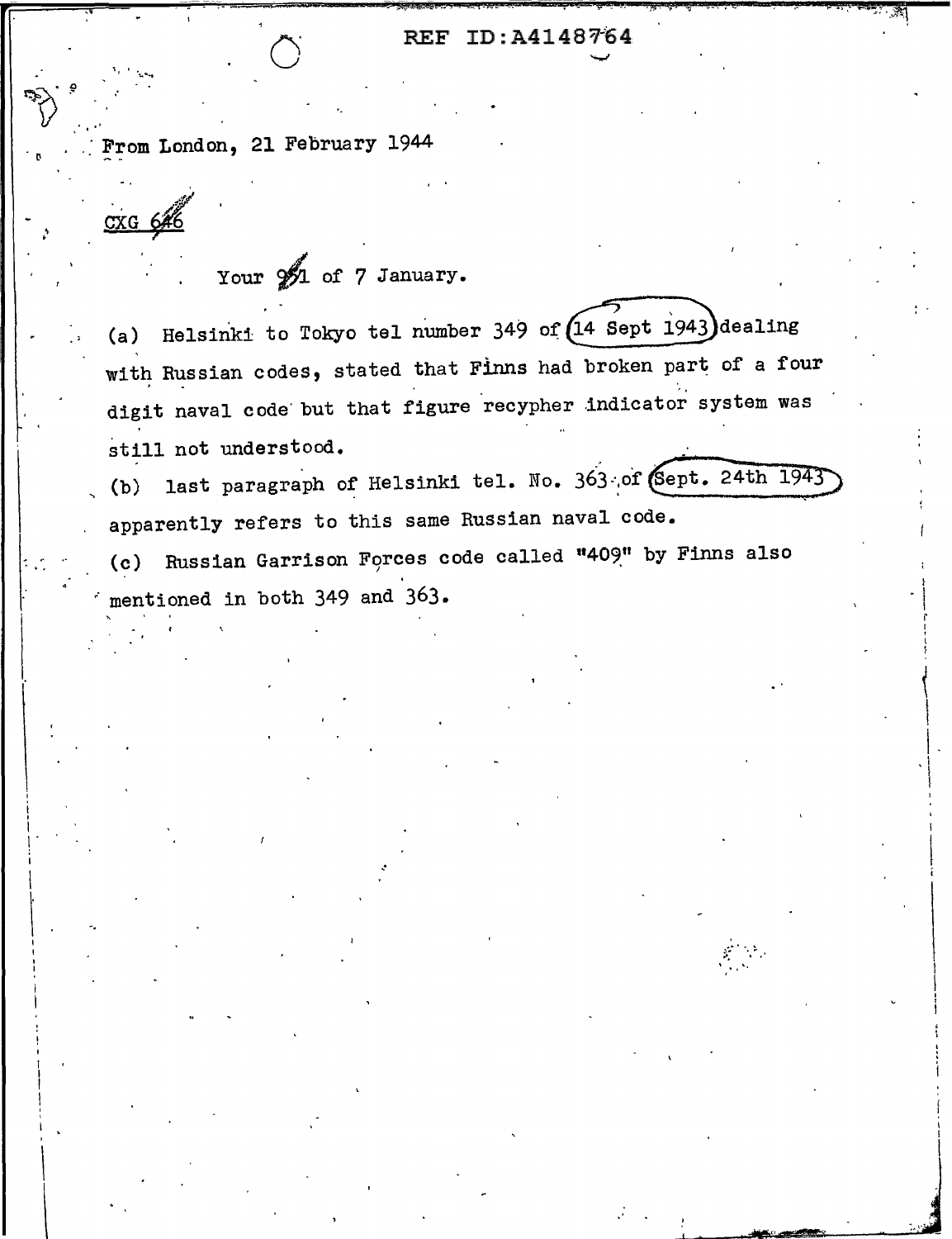ID:A4148764 **REF MOST SECT** To London, 19th February 1944. CXG XXX A Following for Travis from O'Connor. Can you now answer my CXG Ath of 7 Jan. le luc. Helsnihi - Thypa # 363 p 24/1x/43.  $T.M.A. - 4- f\eta$  Nanal Cipturs).